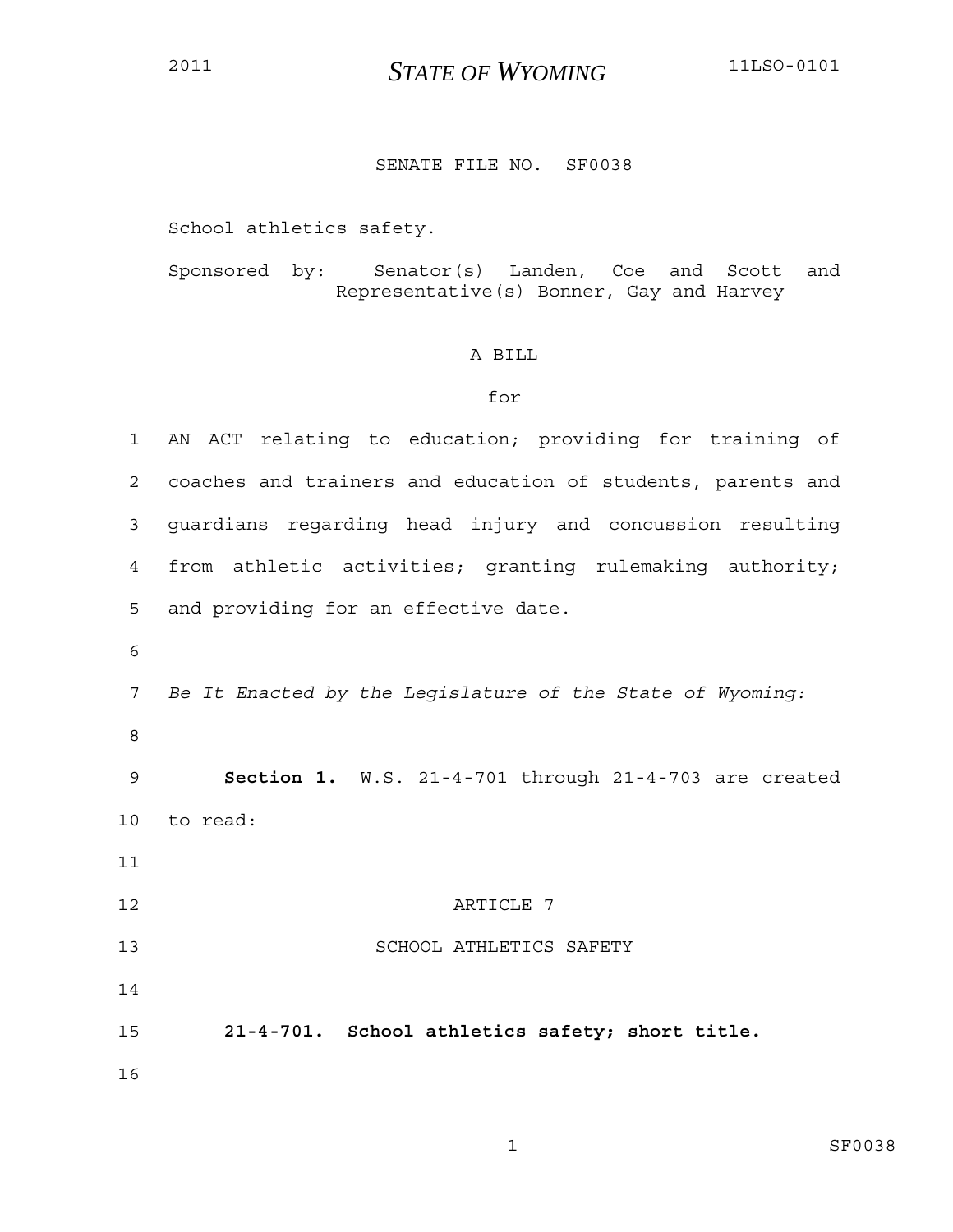```
2011 STATE OF WYOMING 11LSO-0101
1 This article shall be known and may be cited as the "School 
2 Athletics Safety Act." 
3 
4 21-4-702. Definitions.
5 
6 (a) As used in the article: 
7 
8 (i) "Academic year" means as defined in W.S. 
9 21-16-1301(a)(ii);10 
11 (ii) "Athletic coach or trainer" means any paid 
12 or volunteer individual whose responsibilities include 
13 coaching, athletic training or advising a school athletic 
14 team or club; 
15 
16 (iii) "Head injury" means a trauma that leads to 
17 an injury to the scalp, skull or brain;
18 
19 (iv) "School athletic event" means athletic 
20 activities sanctioned by the Wyoming high school activities 
21 association and school sponsored athletic activities in 
22 middle or junior high school which directly correspond to 
23 those high school activities sanctioned by the Wyoming high 
24 school activities association;
```
**2** SF0038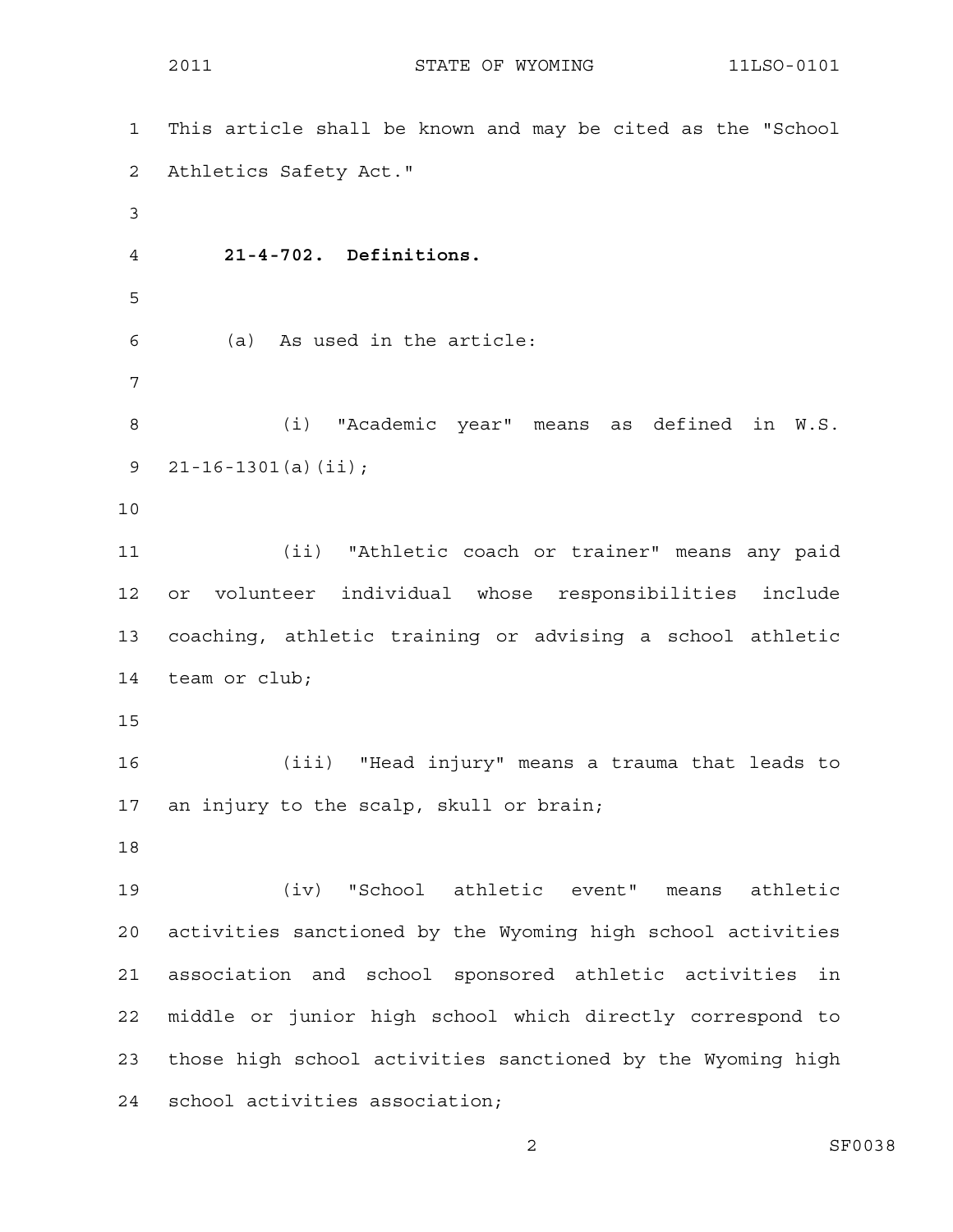1

2 (v) "Student athlete" means a junior high school 3 or senior high school student who engages in, is eligible 4 to engage in or seeks to engage in a school athletic event. 5 6 **21-4-703. Safety of student athletes; prohibition on**  7 **participation; training; rules; consent to participate.** 8 9 (a) An athletic coach or trainer shall not allow a 10 student athlete to participate in a school athletic event 11 on the same day that the student athlete meets one (1) or 12 both of the following criteria: 13 14 (i) Exhibits signs, symptoms or behaviors 15 consistent with a concussion or other head injury after a 16 coach or trainer, a school official or a student athlete 17 reports, observes or suspects that the student athlete 18 exhibiting these signs, symptoms or behaviors has sustained 19 a concussion or other head injury; or 20 21 (ii) Has been diagnosed with a concussion or 22 other head injury. 23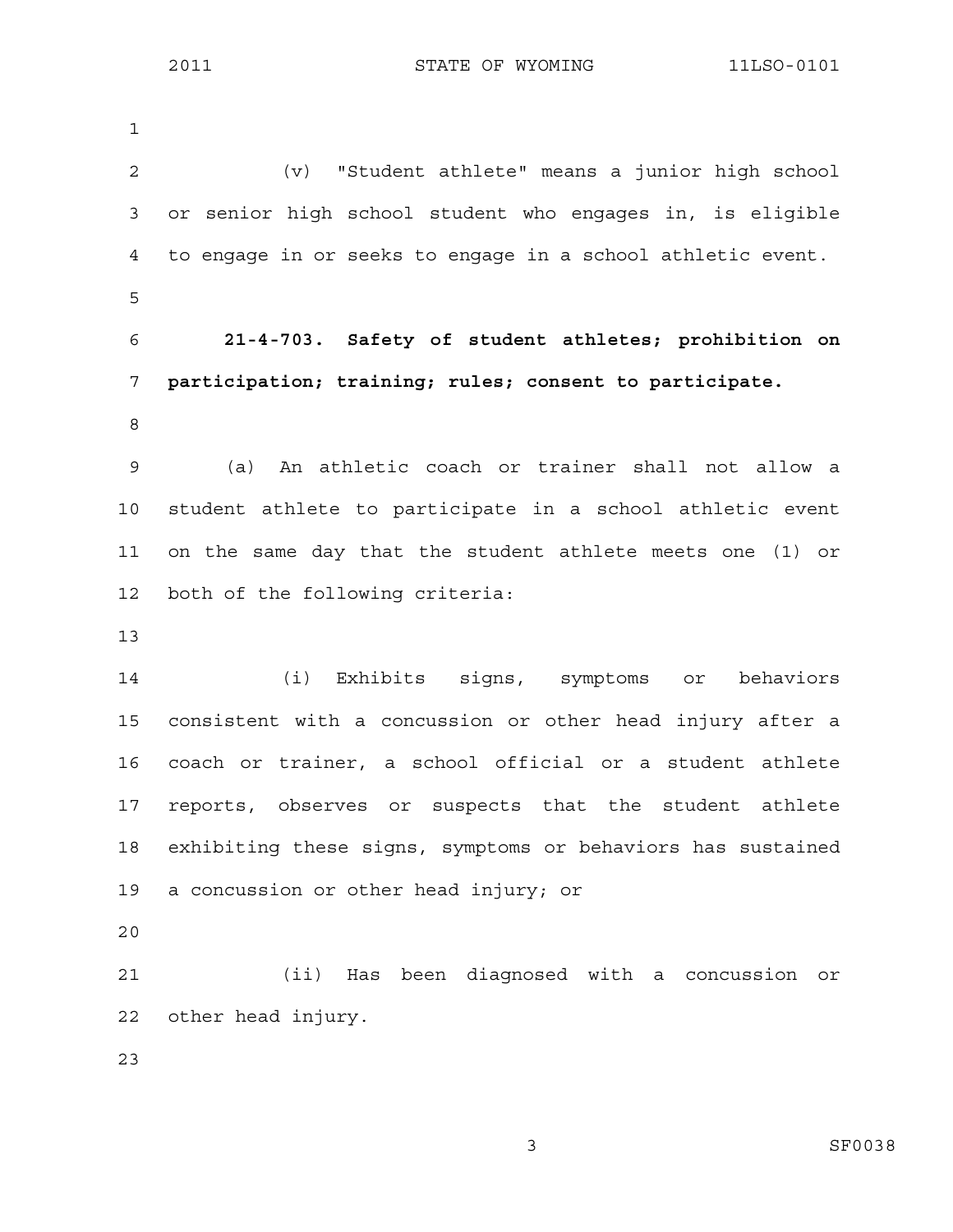1 (b) An athletic coach or trainer may allow a student 2 athlete who has been prohibited from participating in a 3 school athletic event pursuant to subsection (a) of this 4 section to participate in a school athletic event no sooner 5 than the day after the student athlete has received a blow 6 to the head or body and only after the student athlete: 7 8 (i) No longer exhibits any sign, symptom or 9 behavior consistent with a concussion or other head injury; 10 and 11 12 (ii) Receives a medical release from a licensed 13 health care professional. 14 15 (c) Each school district shall ensure that each 16 athletic coach or trainer participating in school athletic 17 activities in the school district receives training 18 provided pursuant to subsection (d) of this section. 19 20 (d) The state board of education shall consult with 21 school districts and promulgate rules to establish: 22 23 (i) Protocols and content consistent with 24 current medical knowledge and the guidelines of a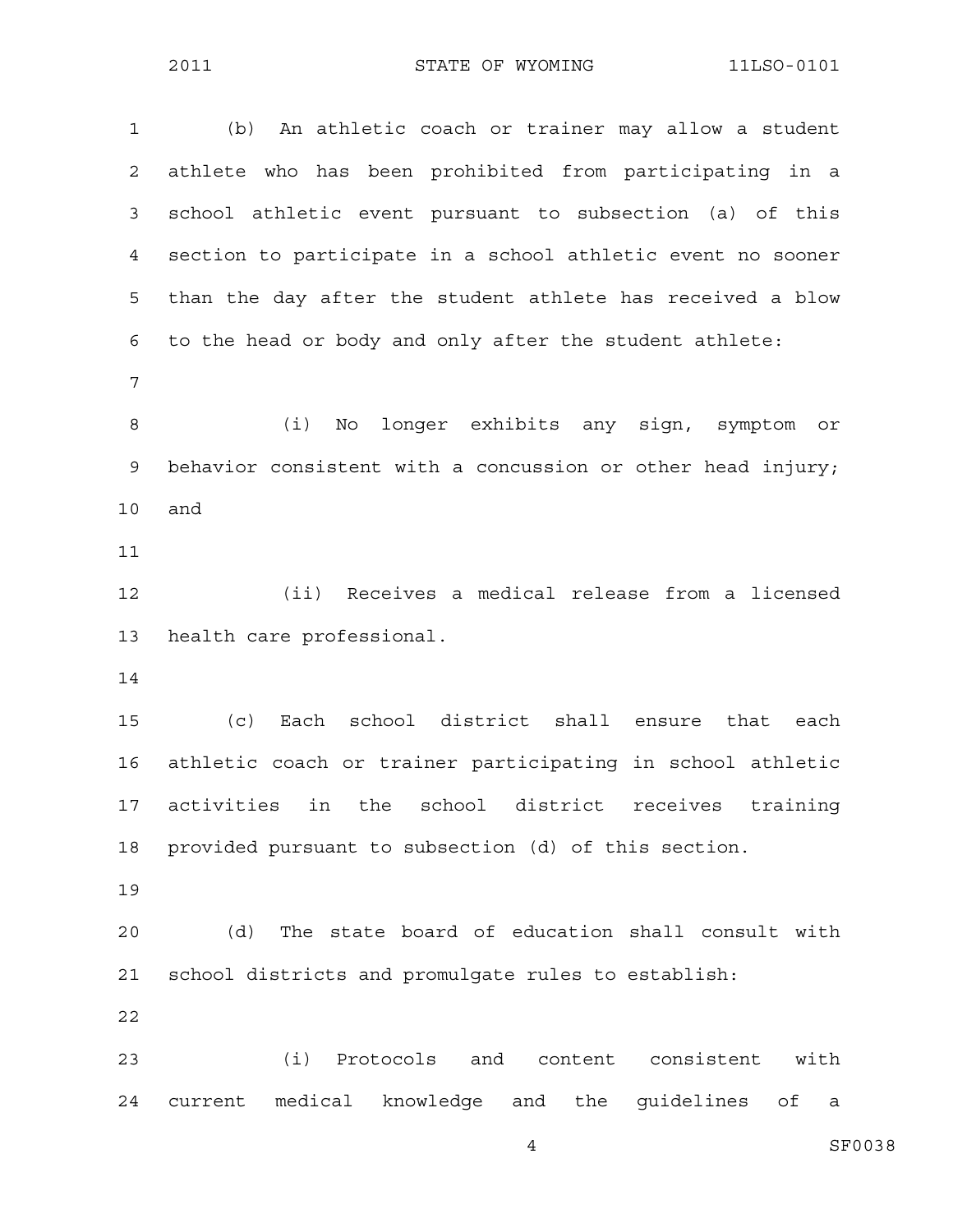2011 STATE OF WYOMING 11LSO-0101

1 nationally recognized high school athletics organization 2 such as the national federation of high school associations 3 for training each athletic coach or trainer participating 4 in school athletic events to: 5 6 (A) Understand the nature and risk of 7 concussion and other head injuries associated with athletic 8 activity; and 9 10 (B) Recognize signs, symptoms or behaviors 11 consistent with a concussion or other head injury when a 12 coach or trainer suspects or observes that a student 13 athlete has received a blow to the head or body. 14 15 (ii) The nature and content of concussion and 16 other head injury information forms and educational 17 materials for, and the means of providing these forms and 18 materials to, athletic coaches or trainers, student 19 athletes and student athletes' parents or guardians 20 regarding the nature and risk of concussion and other head 21 injuries resulting from athletic activity, including the 22 risk of continuing or returning to athletic activity after 23 a concussion or other head injury.

24